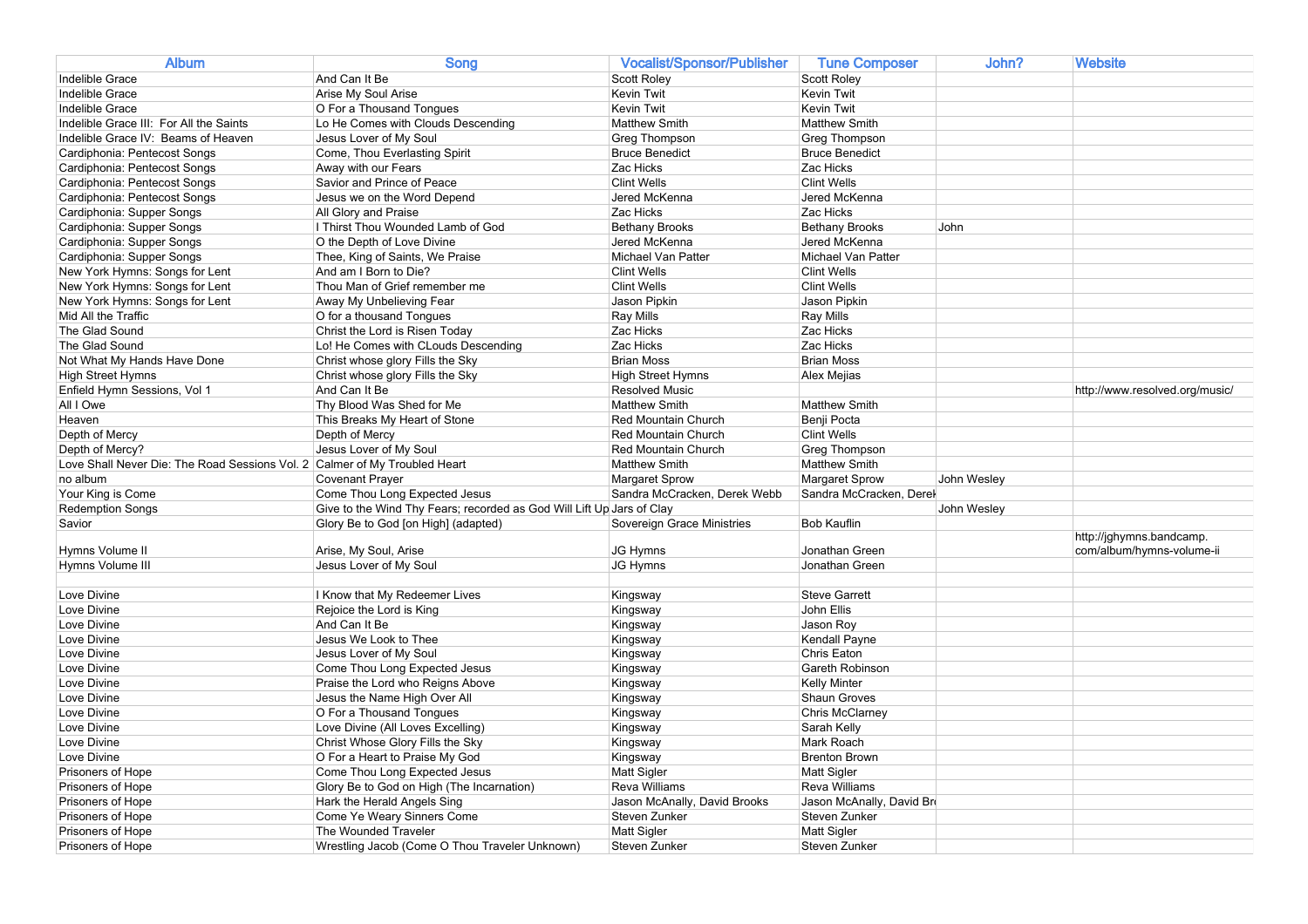| Prisoners of Hope                            | Depth of Mercy                                                | Shari Boxdorfer                                   | Shari Boxdorfer                       |             |  |
|----------------------------------------------|---------------------------------------------------------------|---------------------------------------------------|---------------------------------------|-------------|--|
| Prisoners of Hope                            | Christ the Lord is Risen Today                                | Dave Arnold, Trevor Nyman                         | Dave Arnold, Trevor Nyma              |             |  |
| Prisoners of Hope                            | Hail Holy Holy Holy Lord                                      | Jonny Walls                                       | Jonny Walls                           |             |  |
| Prisoners of Hope                            | Arise My Soul Arise                                           | Matt Sigler                                       | Matt Sigler                           |             |  |
| Prisoners of Hope                            | And Can It Be                                                 | Carol Stratton                                    | Uday Balasundaram                     |             |  |
| Prisoners of Hope                            | O For a Thousand Tongues                                      | Jason McAnally                                    | Jason McAnally, David Br              |             |  |
| Prisoners of Hope                            | Rock of Israel Cleft for Me (#27 On the Lord's Supper)        | Brother Least and The Trule Light Pr Kevin Sparks |                                       |             |  |
| Prisoners of Hope                            | Prisoners of Hope Arise                                       | Steven Zunker                                     | Steven Zunker                         |             |  |
| Prisoners of Hope                            | Love Divine All Loves Excelling                               | <b>Matt Sigler</b>                                | Matt Sigler                           |             |  |
| Prisoners of Hope                            | Rejoice the Lord is King                                      | Dave Arnold                                       | Dave Arnold, Trevor Nyma              |             |  |
| Amazing Love--The Hymns of Charles Wesley    | Rejoice the Lord is King                                      | <b>Wesley Putnam</b>                              | <b>Wesley Putnam</b>                  |             |  |
| Amazing Love--The Hymns of Charles Wesley    | He Has Come                                                   | <b>Wesley Putnam</b>                              | <b>Wesley Putnam</b>                  |             |  |
| Amazing Love--The Hymns of Charles Wesley    | Listen to the Angels Sing                                     | <b>Wesley Putnam</b>                              | <b>Wesley Putnam</b>                  |             |  |
| Amazing Love--The Hymns of Charles Wesley    | Love Divine                                                   | <b>Wesley Putnam</b>                              | <b>Wesley Putnam</b>                  |             |  |
| Amazing Love--The Hymns of Charles Wesley    | Christ the Lord is Risen Today                                | <b>Wesley Putnam</b>                              | <b>Wesley Putnam</b>                  |             |  |
| Amazing Love--The Hymns of Charles Wesley    | Ye Servants of God (recorded as Servants of God)              | <b>Wesley Putnam</b>                              | <b>Wesley Putnam</b>                  |             |  |
| Amazing Love--The Hymns of Charles Wesley    | O For a Thousand Tongues                                      | <b>Wesley Putnam</b>                              | <b>Wesley Putnam</b>                  |             |  |
| Amazing Love--The Hymns of Charles Wesley    | Jesus Lover of My Soul                                        | <b>Wesley Putnam</b>                              | <b>Wesley Putnam</b>                  |             |  |
| Amazing Love--The Hymns of Charles Wesley    | Spirit of Faith                                               | <b>Wesley Putnam</b>                              | <b>Wesley Putnam</b>                  |             |  |
| Amazing Love--The Hymns of Charles Wesley    | Almighty King                                                 | <b>Wesley Putnam</b>                              | <b>Wesley Putnam</b>                  |             |  |
| Amazing Love--The Hymns of Charles Wesley    | Maker in Whom We Live                                         | <b>Wesley Putnam</b>                              | <b>Wesley Putnam</b>                  |             |  |
| Amazing Love--The Hymns of Charles Wesley    | Amazing Love                                                  | <b>Wesley Putnam</b>                              | <b>Wesley Putnam</b>                  |             |  |
| Charles Wesley at 300: A Poet with a Mission | Come Thou Long Expected Jesus                                 | <b>GBGMusik</b>                                   | Marcilio de Oliveira                  |             |  |
| Charles Wesley at 300: A Poet with a Mission | O For a Thousand Tongues/Blessed Be the Name refrair GBGMusik |                                                   | R. E. Hudson (refrain)                |             |  |
| Charles Wesley at 300: A Poet with a Mission | Even now the Kingdom's Near                                   | <b>GBGMusik</b>                                   | George Mulrain                        |             |  |
| Charles Wesley at 300: A Poet with a Mission | Still for thy lovingkindness                                  | <b>GBGMusik</b>                                   | Swee Hong Lim                         |             |  |
| Charles Wesley at 300: A Poet with a Mission | Away with our fears                                           | <b>GBGMusik</b>                                   | Carlton R. Young                      |             |  |
| Charles Wesley at 300: A Poet with a Mission | O the depth of love divine                                    | <b>GBGMusik</b>                                   | Carlton R. Young                      |             |  |
| Charles Wesley at 300: A Poet with a Mission | Ye servants of God                                            | <b>GBGMusik</b>                                   | Swee Hong Lim                         |             |  |
| Charles Wesley at 300: A Poet with a Mission | Sinners turn why will you die?                                | <b>GBGMusik</b>                                   | 19th c. Welsh melody                  |             |  |
| Charles Wesley at 300: A Poet with a Mission | Truly baptized into the name                                  | <b>GBGMusik</b>                                   | S T Kimbrough, Jr.                    |             |  |
| Charles Wesley at 300: A Poet with a Mission | All praise to our Redeeming Lord                              | <b>GBGMusik</b>                                   | Swee Hong Lim                         |             |  |
| Charles Wesley at 300: A Poet with a Mission | Come thou everlasting Spirit                                  | <b>GBGMusik</b>                                   | Carlton R. Young                      |             |  |
| Charles Wesley at 300: A Poet with a Mission | O for a thousand tongues to sing                              | <b>GBGMusik</b>                                   | Marco Girgenti                        |             |  |
| Songs of Love and Praise                     | Come Holy Ghost All Quick'ning fire                           | <b>GBGMusik</b>                                   | S T Kimbrough, Jr.                    | John Wesley |  |
| Songs of Love and Praise                     | Eternal Depth of Love Divine                                  | <b>GBGMusik</b>                                   | John Lampe                            | John Wesley |  |
| Songs of Love and Praise                     | Lo God is Here Let us Adore!                                  | <b>GBGMusik</b>                                   | Tomas Boström                         | John Wesley |  |
| Songs of Love and Praise                     | Lord You are Love                                             | <b>GBGMusik</b>                                   | George Mulrain                        | John Wesley |  |
| Songs of Love and Praise                     | Father of All Whose Powerful Voice                            | <b>GBGMusik</b>                                   | Conditor Alme, Sarum me John Wesley   |             |  |
| Songs of Love and Praise                     | Thou Hidden Love of God Whose Height                          | <b>GBGMusik</b>                                   | Mary K. Jackson                       | John Wesley |  |
| Songs of Love and Praise                     | O Lord Enlarge Our Scanty Thought                             | <b>GBGMusik</b>                                   | I-to Loh                              | John Wesley |  |
| Songs of Love and Praise                     | O God thy being who can sound?                                | <b>GBGMusik</b>                                   | attr. Martin Luther                   | John Wesley |  |
| Songs of Love and Praise                     | Jesus, Thy Blood and Righteousness                            | <b>GBGMusik</b>                                   | William Gardiner's Sacred John Wesley |             |  |
| Songs of Love and Praise                     | Give to the Winds Your Fears                                  | <b>GBGMusik</b>                                   | Carlton R. Young                      | John Wesley |  |
| Songs of Love and Praise                     | My Saviour, How Shall I Proclaim                              | <b>GBGMusik</b>                                   | Pablo Sosa                            | John Wesley |  |
| Songs of Love and Praise                     | Now I Have Found the Ground Wherein                           | <b>GBGMusik</b>                                   | Swee Hong Lim                         | John Wesley |  |
| Songs of Love and Praise                     | <b>Commit Now All Your Griefs</b>                             | <b>GBGMusik</b>                                   | Patrick Matsikenyiri                  | John Wesley |  |
| Songs of Love and Praise                     | O God What Offering Shall I Give                              | <b>GBGMusik</b>                                   | Ludmila Garbuzova                     | John Wesley |  |
| Songs of Love and Praise                     | What shall We Offer our Good Lord                             | <b>GBGMusik</b>                                   | Jorge Lockward                        | John Wesley |  |
| Songs of Love and Praise                     | Eternal Son Eternal Love                                      | <b>GBGMusik</b>                                   | John Battishill                       | John Wesley |  |
| Songs of Love and Praise                     | O God to whose All-Searching Sight                            | <b>GBGMusik</b>                                   | Joyce Sohl                            | John Wesley |  |
| Songs of Love and Praise                     | Jesus Your Light Again I View                                 | <b>GBGMusik</b>                                   | Timothy E. Kimbrough                  | John Wesley |  |
| Global Praise I & Songs for the Poor         | Your Duty Let the Apostle Show                                | <b>GBGMusik</b>                                   | Timothy E. Kimbrough                  |             |  |
| Songs for the Poor                           | Come Thou Holy God                                            | <b>GBGMusik</b>                                   | Conrad Kocher/David Plüs              |             |  |
|                                              |                                                               |                                                   |                                       |             |  |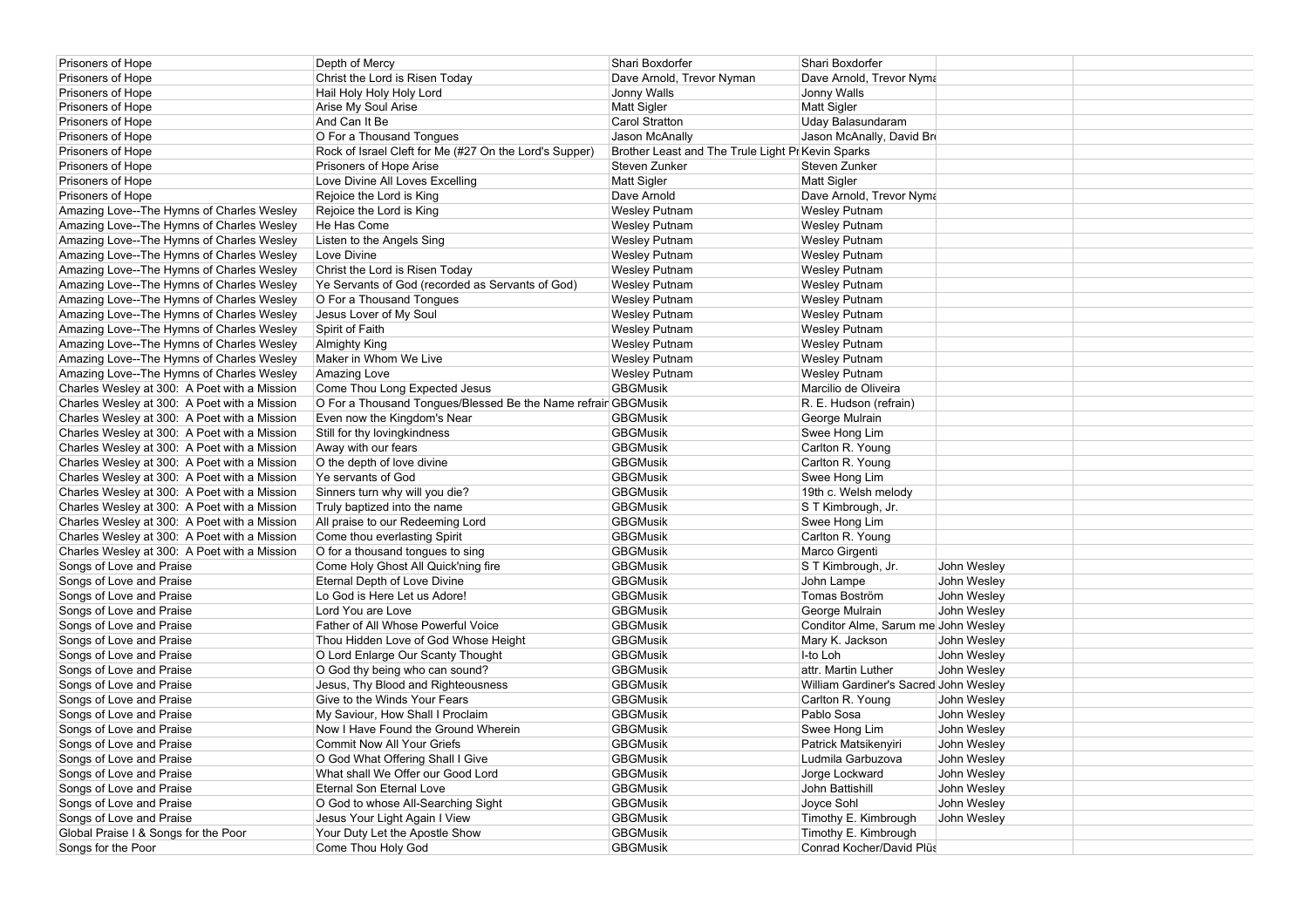| Songs for the Poor                                                               | Help Us to Help Each Other             | <b>GBGMusik</b>                     | John B. Dykes/David Plüs  |
|----------------------------------------------------------------------------------|----------------------------------------|-------------------------------------|---------------------------|
| Songs for the Poor                                                               | Jesus' Bosom Friends                   | <b>GBGMusik</b>                     | Henri F. Hemy/David Plüs  |
| Songs for the Poor                                                               | Which of the Christians                | <b>GBGMusik</b>                     | John Darwall/David Plüss  |
| Songs for the Poor                                                               | While Preaching Gospel to the Poor     | <b>GBGMusik</b>                     | Matthäus Greiter/David Pl |
| Songs for the Poor                                                               | O God Who Knowest                      | <b>GBGMusik</b>                     | Hugh Wilson/David Plüss   |
| Songs for the Poor                                                               | <b>Wouldst Thou Require</b>            | <b>GBGMusik</b>                     | Lowell Mason/David Plüss  |
| Songs for the Poor                                                               | Savior How Few There Are               | <b>GBGMusik</b>                     | Lowell Mason/David Plüss  |
| Songs for the Poor                                                               | <b>Ye Pastors Hired</b>                | <b>GBGMusik</b>                     | English Melody/David Plüs |
| Songs for the Poor                                                               | Your Duty Let the Apostle              | <b>GBGMusik</b>                     | Timothy E. Kimbrough/Da   |
| Songs for the Poor                                                               | Jesus The Gift Divine                  | <b>GBGMusik</b>                     | English Melody/David Plüs |
| Songs for the Poor                                                               | The Golden Rule                        | <b>GBGMusik</b>                     | Sameul S. Wesley/David F  |
| Songs for the Poor                                                               | Come Sinners to the Gospel Feast       | <b>GBGMusik</b>                     | Kathol. Gesangbuch/David  |
| Songs for the World                                                              | And Can It Be                          | <b>GBGMusik</b>                     | Ludmila Garbuzova         |
| Songs for the World                                                              | Author of our salvation, thee          | <b>GBGMusik</b>                     | Carlton R. Young          |
| Songs for the World                                                              | Father, since thou permittest          | <b>GBGMusik</b>                     | Joyce Sohl                |
| Songs for the World                                                              | Gentle Jesus, Meek and mild            | <b>GBGMusik</b>                     | I-to Loh                  |
| Songs for the World                                                              | Grace our every thought controls       | <b>GBGMusik</b>                     | Simei Monteiro            |
| Songs for the World                                                              | Hallelujah, Christ is risen            | <b>GBGMusik</b>                     | S T Kimbrough, Jr.        |
| Songs for the World                                                              | Happy the multitude                    | <b>GBGMusik</b>                     | Carlton R. Young          |
| Songs for the World                                                              | He did not proclaim                    | <b>GBGMusik</b>                     | Per Harling               |
| Songs for the World                                                              | In my last distress                    | <b>GBGMusik</b>                     | Jane Marshall             |
| Songs for the World                                                              | Now, ev'n now the kingdom's near       | <b>GBGMusik</b>                     | George Mulrain            |
| Songs for the World                                                              | O Jesus, in thee my salvation I see    | <b>GBGMusik</b>                     | Mary K. Jackson           |
| Songs for the World                                                              | With glorious clouds encompassed round | <b>GBGMusik</b>                     | Ivor H. Jones             |
| Songs for the World                                                              | Come, to the Supper                    | <b>GBGMusik</b>                     | Patrick Matsikenyiri      |
| Songs for the World                                                              | O gentle Shepherd, hear my cry         | <b>GBGMusik</b>                     | Jorge Lockward            |
| Songs for the World                                                              | Wither should our full souls aspire    | <b>GBGMusik</b>                     | Timothy E. Kimbrough      |
| Songs for the World                                                              | Stranger unknown, thou art my God      | <b>GBGMusik</b>                     | Pablo Sosa                |
| Songs for the World                                                              | Where shall my wondering soul begin    | <b>GBGMusik</b>                     | Daud Kosasih              |
| Songs for the World                                                              | Love divine, all loves excelling       | <b>GBGMusik</b>                     | Mark A. Miller            |
| no album                                                                         | Depth of Mercy                         | JD Van Valen                        | JD Van Valen              |
| Love Divine: The Songs of Charles Wesley for T(I Know that My Redeemer Lives     |                                        | Kingsway                            | Tim Hughes                |
| Love Divine: The Songs of Charles Wesley for To Rejoice the Lord is King         |                                        | Kingsway                            | John Ellis                |
| Love Divine: The Songs of Charles Wesley for To And Can It Be                    |                                        | Kingsway                            | Jason Roy                 |
| Love Divine: The Songs of Charles Wesley for To Jesus We Look to Thee            |                                        | Kingsway                            | Kim Walker                |
| Love Divine: The Songs of Charles Wesley for To Jesus Lover of My Soul           |                                        | Kingsway                            | Chris Eaton               |
| Love Divine: The Songs of Charles Wesley for To Come Thou Long Expected Jesus    |                                        | Kingsway                            | Brian Johnson             |
| Love Divine: The Songs of Charles Wesley for To Praise the Lord who Reigns Above |                                        | Kingsway                            | Leigh Nash                |
| Love Divine: The Songs of Charles Wesley for T(Jesus the Name High Over All      |                                        | Kingsway                            | Chris Quilala             |
| Love Divine: The Songs of Charles Wesley for T(O for a thousand tongues to sing  |                                        | Kingsway                            | Chris McClarney           |
| Love Divine: The Songs of Charles Wesley for T(Love Divine All Loves Excelling   |                                        | Kingsway                            | Jenn Johnson              |
| Love Divine: The Songs of Charles Wesley for To Christ the Lord is Risen Today   |                                        | Kingsway                            | Aaron Keyes               |
| Love Divine: The Songs of Charles Wesley for To Christ Whose Glory Fills the Sky |                                        | Kingsway                            | Mark Roach                |
| Love Divine: The Songs of Charles Wesley for T(O For a Heart to Praise My God    |                                        | Kingsway                            | <b>Brenton Brown</b>      |
| $\overline{?}$                                                                   | I Know that My Redeemer Lives          | <b>Brent Horan</b>                  | brenthoran.com            |
| $\overline{?}$                                                                   | $\gamma$                               | http://www.reformedpraise.org/index |                           |
| The Wesley Project, Volume I                                                     | Band of Love                           | Carl Thomas Gladstone               | Carl Thomas Gladstone     |
| The Wesley Project, Volume I                                                     | Hasten to the Day                      | Carl Thomas Gladstone               | Carl Thomas Gladstone     |
| The Wesley Project, Volume I                                                     | This Rebel Heart                       | Carl Thomas Gladstone               | Carl Thomas Gladstone     |
| The Wesley Project, Volume I                                                     | Love Feast                             | Carl Thomas Gladstone               | Carl Thomas Gladstone     |
| The Wesley Project, Volume I                                                     | Close By Your Steps                    | Carl Thomas Gladstone               | Carl Thomas Gladstone     |
| The Wesley Project, Volume I                                                     | At Last Death Sleeps                   | Carl Thomas Gladstone               | Carl Thomas Gladstone     |
| The Wesley Project, Volume I                                                     | Maker in Whom We Live                  | Carl Thomas Gladstone               | Carl Thomas Gladstone     |
| The Wesley Project, Volume I                                                     | And Are We Yet Alive                   | Carl Thomas Gladstone               | Carl Thomas Gladstone     |